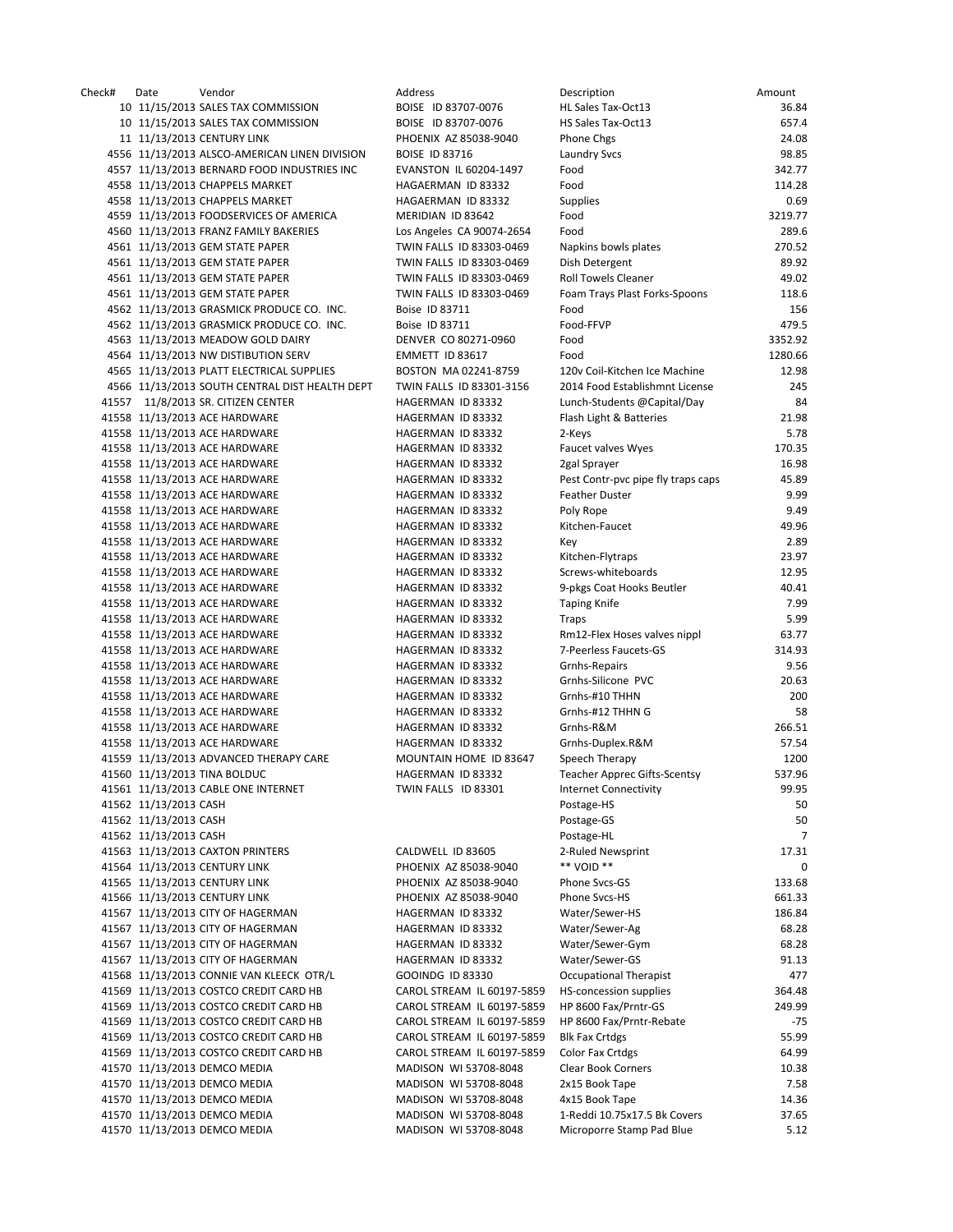41570 11/13/2013 DEMCO MEDIA MADISON MI 53708-8048 41571 11/13/2013 DUNKLEY MUSIC TWIN FALLS TWIN FALLS ID 83301 41571 11/13/2013 DUNKLEY MUSIC TWIN FALLS TWIN FALLS ID 83301 41571 11/13/2013 DUNKLEY MUSIC TWIN FALLS TWIN FALLS ID 83301 41571 11/13/2013 DUNKLEY MUSIC TWIN FALLS TWIN FALLS ID 83301 41572 11/13/2013 GEM STATE PAPER TWIN FALLS ID 83303-0469 41573 11/13/2013 HAGERMAN FIRE PROTECTION DIST. HAGERMAN ID 83332 41574 11/13/2013 HAGERMAN HOMETOWN MART BLISS ID 83314 41574 11/13/2013 HAGERMAN HOMETOWN MART BLISS ID 83314 41574 11/13/2013 HAGERMAN HOMETOWN MART BLISS ID 83314 41575 11/13/2013 HAGERMAN FOOD SERVICE HAGERMAN ID 83332 41576 11/13/2013 HAGERMAN VALLEY SPRING WATER HAGERMAN ID 83332 41577 11/13/2013 KAREN HOFFMAN HAGERMAN ID 83332 41577 11/13/2013 KAREN HOFFMAN **HAGERMAN ID 83332** 41578 11/13/2013 IDAHO POWER COMPANY BOISE ID 83721-0030 41578 11/13/2013 IDAHO POWER COMPANY BOISE ID 83721-0030 41578 11/13/2013 IDAHO POWER COMPANY BOISE ID 83721-0030 41578 11/13/2013 IDAHO POWER COMPANY BOISE ID 83721-0030 41578 11/13/2013 IDAHO POWER COMPANY BOISE ID 83721-0030 41578 11/13/2013 IDAHO POWER COMPANY BOISE ID 83721-0030 41579 11/13/2013 IT - INTEGRATED TECHNOLOGIES TWIN FALLS ID 83303-1843 41579 11/13/2013 IT - INTEGRATED TECHNOLOGIES TWIN FALLS ID 83303-1843 41579 11/13/2013 IT - INTEGRATED TECHNOLOGIES TWIN FALLS ID 83303-1843 41579 11/13/2013 IT - INTEGRATED TECHNOLOGIES TWIN FALLS ID 83303-1843 41579 11/13/2013 IT - INTEGRATED TECHNOLOGIES TWIN FALLS ID 83303-1843 41579 11/13/2013 IT - INTEGRATED TECHNOLOGIES TWIN FALLS ID 83303-1843 41580 11/13/2013 J & N BUS CO JEROME ID 83338 41580 11/13/2013 J & N BUS CO JEROME ID 83338 41580 11/13/2013 J & N BUS CO JEROME ID 83338 41580 11/13/2013 J & N BUS CO JEROME ID 83338 41580 11/13/2013 J & N BUS CO JEROME ID 83338 41580 11/13/2013 J & N BUS CO JEROME ID 83338 41580 11/13/2013 J & N BUS CO JEROME ID 83338 41580 11/13/2013 J & N BUS CO JEROME ID 83338 41580 11/13/2013 J & N BUS CO JEROME ID 83338 41581 11/13/2013 TY JONES Jerome ID 83338 41581 11/13/2013 TY JONES Jerome ID 83338 41582 11/13/2013 KIMBERLY NURSERIES TWIN FALLS ID 83301 41583 11/13/2013 MEDICAID DIVISON OF BOISE ID 83720-0036 41584 11/13/2013 MOUNTAIN ALARM INC OGDEN UT 84412 Security Alarm Monitoring 203.7 41585 11/13/2013 MUSIC EDUCATION CONSULTANTS FAIRVIEW NC 28730 41586 11/13/2013 OFFICE DEPOT CHICAGO IL 60680-1040 41586 11/13/2013 OFFICE DEPOT CHICAGO IL 60680-1040 41586 11/13/2013 OFFICE DEPOT CHICAGO IL 60680-1040 41586 11/13/2013 OFFICE DEPOT CHICAGO IL 60680-1040 41586 11/13/2013 OFFICE DEPOT CHICAGO IL 60680-1040 41586 11/13/2013 OFFICE DEPOT CHICAGO IL 60680-1040 41586 11/13/2013 OFFICE DEPOT CHICAGO IL 60680-1040 41586 11/13/2013 OFFICE DEPOT CHICAGO IL 60680-1040 41586 11/13/2013 OFFICE DEPOT CHICAGO IL 60680-1040 41586 11/13/2013 OFFICE DEPOT CHICAGO IL 60680-1040 41586 11/13/2013 OFFICE DEPOT CHICAGO IL 60680-1040 41586 11/13/2013 OFFICE DEPOT CHICAGO IL 60680-1040 41586 11/13/2013 OFFICE DEPOT CHICAGO IL 60680-1040 41587 11/13/2013 PLATT ELECTRICAL SUPPLIES BOSTON MA 02241-8759 41587 11/13/2013 PLATT ELECTRICAL SUPPLIES BOSTON MA 02241-8759 41587 11/13/2013 PLATT ELECTRICAL SUPPLIES BOSTON MA 02241-8759 41587 11/13/2013 PLATT ELECTRICAL SUPPLIES BOSTON MA 02241-8759 41587 11/13/2013 PLATT ELECTRICAL SUPPLIES BOSTON MA 02241-8759 41587 11/13/2013 PLATT ELECTRICAL SUPPLIES BOSTON MA 02241-8759 41588 11/13/2013 PLANK ROAD PUBLISHING INC WAUWATOSA WI 53226 41588 11/13/2013 PLANK ROAD PUBLISHING INC WAUWATOSA WI 53226 41589 11/13/2013 PRAXAIR DISTRIBUTION INC DALLAS TX 75312-0812 41590 11/13/2013 PRO ACTIVE ADVANTAGE LLC HAGERMAN ID 83332 41590 11/13/2013 PRO ACTIVE ADVANTAGE LLC HAGERMAN ID 83332 41590 11/13/2013 PRO ACTIVE ADVANTAGE LLC HAGERMAN ID 83332 41590 11/13/2013 PRO ACTIVE ADVANTAGE LLC HAGERMAN ID 83332 41590 11/13/2013 PRO ACTIVE ADVANTAGE LLC HAGERMAN ID 83332

| 2-Reddi Book Covers 9.75x15                        | 120.56      |
|----------------------------------------------------|-------------|
| LEVY: Behringer 900w PA Sys                        | 599.99      |
| 22" Bass Drum Head                                 | 35          |
| Vic Firth Drum music                               | 10          |
| Hiizen 20' Instru Cable                            | 11          |
| Vacuum Roller Brush                                | 13.86       |
| QRU Standby-FB games                               | 360         |
| Fuel-Mower                                         | 33.06       |
| Fuel-Ford                                          | 48.01       |
| Fuel-Case Loader                                   | 11.05<br>16 |
| Board Treats-11/12/13<br>Water-Modulars            | 99          |
| Mlg-2M mtg Glenns Ferry                            | 26.6        |
| Mlg-MV Bank Gooding                                | 17.1        |
| Power-Ag                                           | 251.59      |
| Power-GS                                           | 1618.61     |
| Power-Pumps                                        | 41.76       |
| Power-Lites                                        | 94.6        |
| Power-Gym                                          | 318.54      |
| Power-HS                                           | 1338.79     |
| <b>Copier Maint-SpEd</b>                           | 58.08       |
| Copier Maint-SpEd                                  | 55.58       |
| <b>Copier Maint-HS</b>                             | 348.06      |
| <b>Staples-GS Copier</b>                           | 62          |
| <b>Copier Maint-GS</b>                             | 677.91      |
| <b>Copier Maint-HS</b>                             | 244.8       |
| Bus-SpEd Niagra Spr 9.8m                           | 45.68       |
| Bus-School Route 3878.1m                           | 12921.89    |
| 47 Cch-Var VB Challis 421.7m                       | 961.48      |
| Bus-JV VB Shoshone 68.8m                           | 165.11      |
| 47 Cch-Var VB Dietrict 115.8m                      | 264.03      |
| Bus-8gr Basque Ctr-Gdg 42.1m                       | 74.94       |
| 55 Cch-Var FB Grace 408.8m                         | 855.59      |
| 47 Cch-Var FB Shoshone 78.7m                       | 204.05      |
| 47 Cch-Var VB Lewiston 869.5m                      | 2282.46     |
| reimb Harbor Frt Power Strips                      | 158.93      |
| reimb-Chamber mtg 11/12/13<br>System Winterization | 10<br>85    |
| Medicaid Sch Based pmts                            | 3850.96     |
| <b>Security Alarm Monitoring</b>                   | 203.7       |
| LEVY:Pract Music-Bucket Drum                       | 29.95       |
| 3x3 Sticki Notes                                   | 8.25        |
| <b>Sharpie Fine Markers</b>                        | 4.4         |
| 2x4 Mailing Labels                                 | 4.74        |
| Paper Trimmer                                      | 21.26       |
| <b>Cleaning Duster</b>                             | 7.43        |
| <b>Carbonless Receipt Bks</b>                      | 12.83       |
| <b>Stacking Trays</b>                              | 6.89        |
| 2-Assorted Color File Flders                       | 24.36       |
| Paper Stapler                                      | 13.55       |
| Page Protectors                                    | 2.01        |
| Avwey Folder Labels                                | 9.75        |
| Pilot Blk Pens                                     | 7.98        |
| Manilla File Folders                               | 3.85        |
| 2 Poll 20amp Breaker rm#4                          | 46.75       |
| 30pk Florescent Tubes                              | 216.6       |
| T-101 Timers grnhs                                 | 138.6       |
| <b>RETN-Timers</b>                                 | $-138.6$    |
| 2-P Contactors grnhs                               | 93.84       |
| Connectors grnhs                                   | 8.75        |
| LEVY:All Time Xmas Favorites                       | 57.99       |
| LEVY:Skeleton Shake VIdeo (song)                   | 2.39        |
| Argon Back Cap Tig Cup                             | 76.34       |
| SPSR-Chris                                         | 891.25      |
| SDT-Julianna<br>SPSR-Chris                         | 144<br>1116 |
| SDT-Julianna                                       | 126         |
| SPSR-Chris                                         | 162.75      |
|                                                    |             |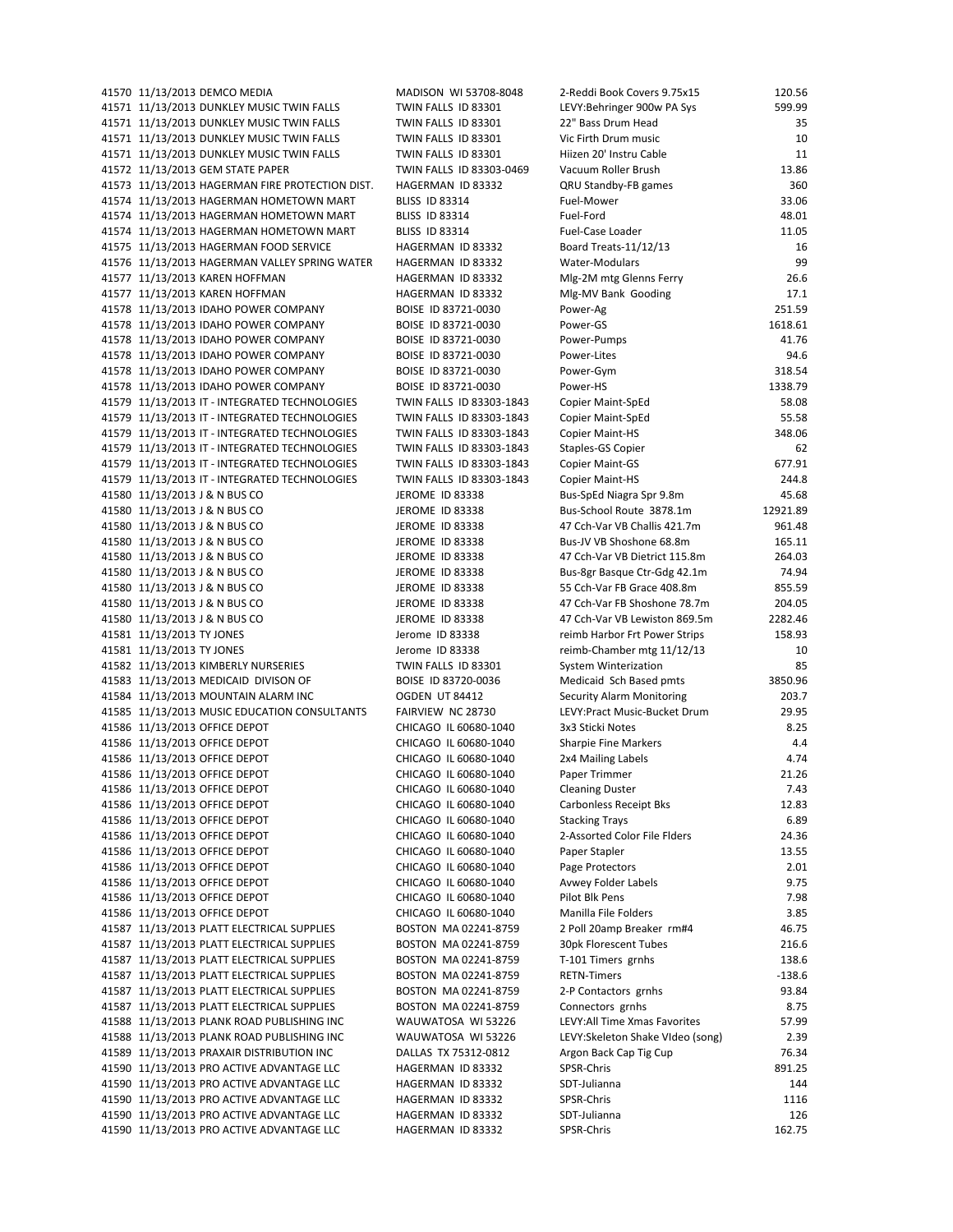41590 11/13/2013 PRO ACTIVE ADVANTAGE LLC HAGERMAN ID 83332 41590 11/13/2013 PRO ACTIVE ADVANTAGE LLC HAGERMAN ID 83332 41590 11/13/2013 PRO ACTIVE ADVANTAGE LLC HAGERMAN ID 83332 41590 11/13/2013 PRO ACTIVE ADVANTAGE LLC HAGERMAN ID 83332 41590 11/13/2013 PRO ACTIVE ADVANTAGE LLC HAGERMAN ID 83332 41591 11/13/2013 PBS-PROGRESSIVE BEHAVIOR SYSTE RUPERT ID 83350 41591 11/13/2013 PBS-PROGRESSIVE BEHAVIOR SYSTE RUPERT ID 83350 41591 11/13/2013 PBS-PROGRESSIVE BEHAVIOR SYSTE RUPERT ID 83350 41591 11/13/2013 PBS-PROGRESSIVE BEHAVIOR SYSTE RUPERT ID 83350 41592 11/13/2013 SCHOOL SPECIALTY-WI APPLETON WI 54912-1579 41593 11/13/2013 SCHOOL OUTFITTERS CINCINNATI OH 45212-3724 41594 11/13/2013 DAVID STANDLEY PHD SUN VALLEY ID 83353 41595 11/13/2013 STEVE REGAN CO. SALT LAKE CITY UT 84130 41595 11/13/2013 STEVE REGAN CO. SALT LAKE CITY UT 84130 41595 11/13/2013 STEVE REGAN CO. SALT LAKE CITY UT 84130 41595 11/13/2013 STEVE REGAN CO. SALT LAKE CITY UT 84130 41595 11/13/2013 STEVE REGAN CO. SALT LAKE CITY UT 84130 41595 11/13/2013 STEVE REGAN CO. SALT LAKE CITY UT 84130 41596 11/13/2013 TIMES NEWS CINCINNATI OH 45274-2548 41596 11/13/2013 TRUGREEN CHEMLAWN MERIDIAN ID 83680 41597 11/13/2013 US BANKCORP CARD SVCS INC FARGO ND 58125-6343 41597 11/13/2013 US BANKCORP CARD SVCS INC FARGO ND 58125-6343 41597 11/13/2013 US BANKCORP CARD SVCS INC FARGO ND 58125-6343 41597 11/13/2013 US BANKCORP CARD SVCS INC FARGO ND 58125-6343 41597 11/13/2013 US BANKCORP CARD SVCS INC FARGO ND 58125-6343 41597 11/13/2013 US BANKCORP CARD SVCS INC FARGO ND 58125-6343 41597 11/13/2013 US BANKCORP CARD SVCS INC FARGO ND 58125-6343 41597 11/13/2013 US BANKCORP CARD SVCS INC FARGO ND 58125-6343 41597 11/13/2013 US BANKCORP CARD SVCS INC FARGO ND 58125-6343 41597 11/13/2013 US BANKCORP CARD SVCS INC FARGO ND 58125-6343 41597 11/13/2013 US BANKCORP CARD SVCS INC FARGO ND 58125-6343 41597 11/13/2013 US BANKCORP CARD SVCS INC FARGO ND 58125-6343 41597 11/13/2013 US BANKCORP CARD SVCS INC FARGO ND 58125-6343 41597 11/13/2013 US BANKCORP CARD SVCS INC FARGO ND 58125-6343 41597 11/13/2013 US BANKCORP CARD SVCS INC FARGO ND 58125-6343 41597 11/13/2013 US BANKCORP CARD SVCS INC FARGO ND 58125-6343 41597 11/13/2013 US BANKCORP CARD SVCS INC FARGO ND 58125-6343 41597 11/13/2013 US BANKCORP CARD SVCS INC FARGO ND 58125-6343 41597 11/13/2013 US BANKCORP CARD SVCS INC FARGO ND 58125-6343 41598 11/13/2013 VALLEY COOP WENDELL ID 83355 41598 11/13/2013 VALLEY COOP WENDELL ID 83355 41598 11/13/2013 VALLEY COOP WENDELL ID 83355 41598 11/13/2013 VALLEY COOP WENDELL ID 83355 41599 11/13/2013 VERIZON WIRELESS BELLEVUE WA 98009 41599 11/13/2013 VERIZON WIRELESS BELLEVUE WA 98009 41599 11/13/2013 VERIZON WIRELESS BELLEVUE WA 98009 41599 11/13/2013 VERIZON WIRELESS BELLEVUE WA 98009 41599 11/13/2013 VERIZON WIRELESS BELLEVUE WA 98009 41599 11/13/2013 VERIZON WIRELESS BELLEVUE WA 98009 41599 11/13/2013 VERIZON WIRELESS BELLEVUE WA 98009 41599 11/13/2013 VERIZON WIRELESS BELLEVUE WA 98009 41600 11/13/2013 WALMART COMMUNITY ATLANTA GA 30353-0934 41601 11/13/2013 WELCH MUSIC INC TWIN FALLS ID 83301 41601 11/13/2013 WELCH MUSIC INC TWIN FALLS ID 83301 41601 11/13/2013 WELCH MUSIC INC TWIN FALLS ID 83301 41602 11/13/2013 WISE PLUMBING HAGERMAN ID 83332 41603 11/13/2013 WWS-WESTERN WASTE SERVICES Jerome ID 83338 41605 11/16/2013 SDE-STATE DEPT OF EDUCATION BOISE ID 83750-0027 41606 11/16/2013 SDE-STATE DEPT OF EDUCATION BOISE ID 83750-0027 41607 11/19/2013 WALMART COMMUNITY ATLANTA GA 30353-0934 41637 11/21/2013 BLUE CROSS OF IDAHO BOISE ID 83707-0948 41637 11/21/2013 BLUE CROSS OF IDAHO BOISE ID 83707-0948 41637 11/21/2013 BLUE CROSS OF IDAHO BOISE ID 83707-0948 41637 11/21/2013 BLUE CROSS OF IDAHO BOISE ID 83707-0948 41637 11/21/2013 BLUE CROSS OF IDAHO BOISE ID 83707-0948 41637 11/21/2013 BLUE CROSS OF IDAHO BOISE ID 83707-0948 41637 11/21/2013 BLUE CROSS OF IDAHO BOISE ID 83707-0948 41637 11/21/2013 BLUE CROSS OF IDAHO BOISE ID 83707-0948

| SPSR-Chris                                                              | 666.5             |
|-------------------------------------------------------------------------|-------------------|
| SPSR-Chris                                                              | 1069.5            |
| SDT-Julianna                                                            | 144               |
| SPSR-Chris                                                              | 1038.5<br>144     |
| SDT-Julianna<br><b>IBI-Plank</b>                                        | 1122              |
| <b>IBI-Plank</b>                                                        | 907.5             |
| <b>BI-Plank</b>                                                         | 1204.5            |
| IBI Plank                                                               | 940.5             |
| 30-14" Stools                                                           | 1370              |
| 6-Mobile Cafeteria Stool Tables                                         | 7155.95           |
| Psychological Services                                                  | 1187.5            |
| 2-Potassium Nitrate                                                     | 98.98             |
| 3-Calcium Nitrate 50Lb                                                  | 91.2              |
| 5-Plant Marvel Hydroponic<br>3-Perlite                                  | 165.4<br>33.21    |
| 6-Perlite                                                               | 74.51             |
| 3-Sunshine Mix Soil                                                     | 109.65            |
| Legal-FY2113 Financial St                                               | 63.32             |
| 49 bags-Ice Melt                                                        | 311               |
| Sharpie Markers                                                         | 1.88              |
| Horizn DataSys-Net Control lic(1/3                                      | 357               |
| Horizn DataSys-Net Control lic(1/3                                      | 357               |
| Amnazon-Samsung Memory Card                                             | 32                |
| EnGenius Wireless Access Point                                          | 231.99            |
| Horizn DataSys-Net Control lic(1/3<br>amazn 3-TripLite Surge Protectors | 357<br>87.99      |
| amazn 1-Belkin Surge Protector                                          | 16.36             |
| newegg-Supermiro Chassis                                                | 870.39            |
| newegg-Highpoint RocketU                                                | 100.57            |
| newegg-Seagate Cheetah 300gb HD                                         | 420.98            |
| newegg-Supermicro Srver Mthbrd                                          | 580.99            |
| newegg-Samsung 16gb Memory                                              | 759.96            |
| newegg-Intel Xeon Processor                                             | 880.98            |
| Snake River Grill-custodial lunch                                       | 62.31             |
| Arlene's Flwrs-B.Reed (hosp)                                            | 42.95<br>13.21    |
| Papa Kelseys-Late Dinner Karen Bet<br>amazon-Pilot Pens Blue & Red      | 12.38             |
| Scentsy-Teacher Apprec Gifts                                            | 262.17            |
| 10/25/13 LPGas 275.2g-Grnhs                                             | 469.09            |
| 10/11/13 LPGas 550.1g-HS                                                | 878.66            |
| 10/11/13 LPGas 350.0g-Grnhs                                             | 560.5             |
| 10/25/13 LPGas 300.2g-HS                                                | 511.34            |
| Cell Phone-Kress                                                        | 52.47             |
| Cell Phone-Knapp                                                        | 52.47             |
| New Phone-Knapp<br>Cell Phone-Cato                                      | 299.99<br>52.47   |
| Cell Phone-Cottam                                                       | 52.47             |
| Cell Phone-Donaldson                                                    | 52.47             |
| Cell Phone-Perkins                                                      | 52.47             |
| Cell Phone-Jones                                                        | 52.47             |
| Gift Card-Matt Cottam (baby)                                            | 50.97             |
| LEVY:Yamaha Clarinet repair                                             | 16                |
| LEVY:Yamaha Piano Foot Pedals                                           | 33.99             |
| Vic Firth Drumsticks                                                    | 11.89             |
| Inst 110g Hot Water Heater-gym<br>Trash Containers pickups              | 4886.44<br>402.67 |
| Fngerpr-Ana Tellez                                                      | 40                |
| Fngerpr-Dana Bates                                                      | 40                |
| Paper Shredder                                                          | 49.97             |
| Blue Cross - 11-2013                                                    | 1533.69           |
| Blue Cross - 11-2013                                                    | 122.61            |
| Blue Cross - 11-2013                                                    | 197.28            |
| Blue Cross - 11-2013                                                    | 1104.2            |
| Blue Cross - 11-2013                                                    | 65.81             |
| Blue Cross - 11-2013                                                    | 552.1             |
| Blue Cross - 11-2013<br>Blue Cross - 11-2013                            | 552.1<br>698.4    |
|                                                                         |                   |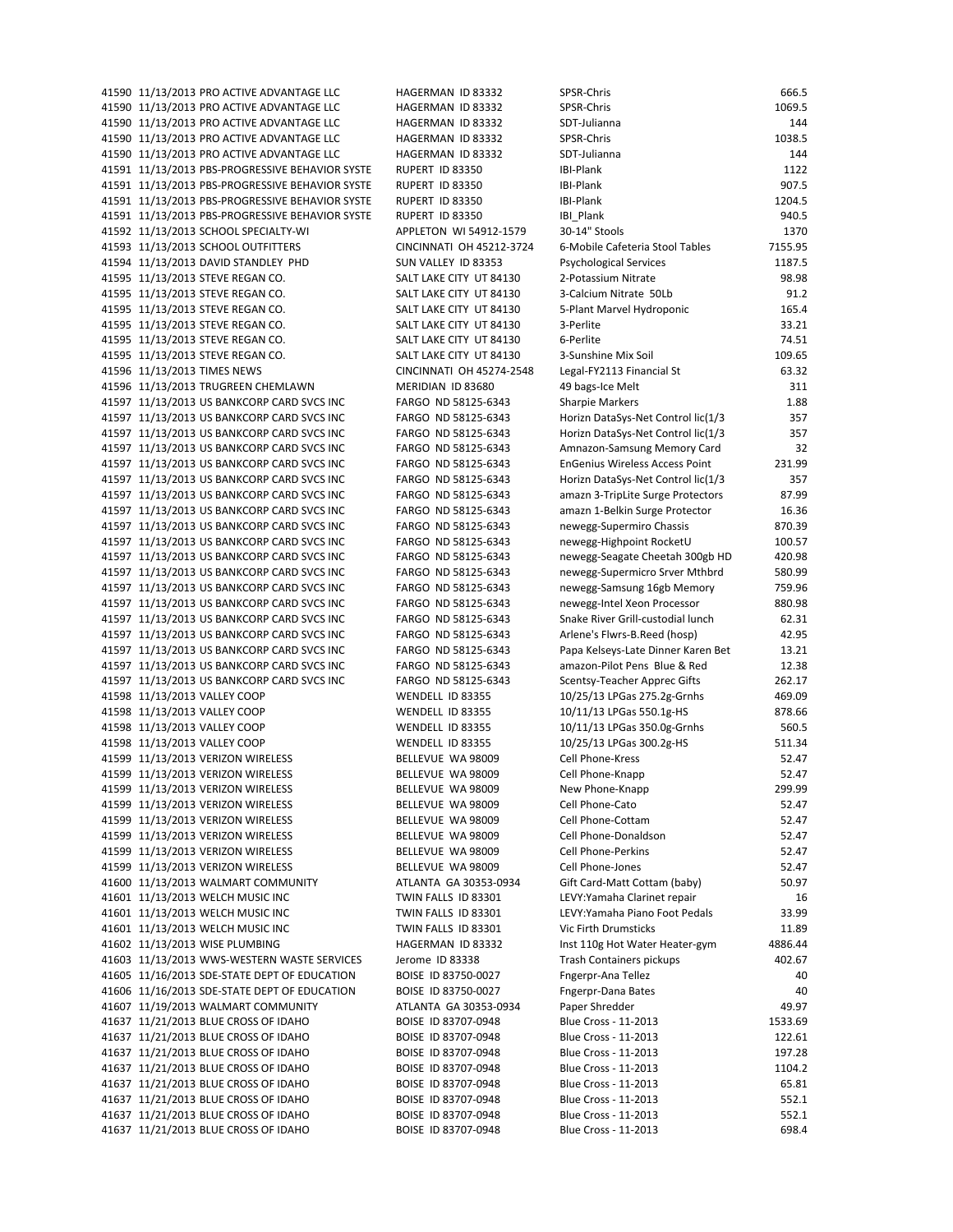| 41637 11/21/2013 BLUE CROSS OF IDAHO | BOISE ID 83707-0948 | Blue Cross - 11-2013       | 552.1   |
|--------------------------------------|---------------------|----------------------------|---------|
| 41637 11/21/2013 BLUE CROSS OF IDAHO | BOISE ID 83707-0948 | Blue Cross - 11-2013       | 430.58  |
| 41637 11/21/2013 BLUE CROSS OF IDAHO | BOISE ID 83707-0948 | Blue Cross - 11-2013       | 552.1   |
| 41637 11/21/2013 BLUE CROSS OF IDAHO | BOISE ID 83707-0948 | Blue Cross - 11-2013       | 1051.07 |
| 41637 11/21/2013 BLUE CROSS OF IDAHO | BOISE ID 83707-0948 | Blue Cross - 11-2013       | 146.3   |
| 41637 11/21/2013 BLUE CROSS OF IDAHO | BOISE ID 83707-0948 | Blue Cross - 11-2013       | 662.52  |
|                                      |                     |                            |         |
| 41637 11/21/2013 BLUE CROSS OF IDAHO | BOISE ID 83707-0948 | Blue Cross - 11-2013       | 3496.34 |
| 41637 11/21/2013 BLUE CROSS OF IDAHO | BOISE ID 83707-0948 | Blue Cross - 11-2013       | 4956.22 |
| 41637 11/21/2013 BLUE CROSS OF IDAHO | BOISE ID 83707-0948 | Blue Cross - 11-2013       | 441.68  |
| 41638 11/21/2013 HJSD - IRS          |                     | IRS-Fica - 11-2013         | 2469.66 |
| 41638 11/21/2013 HJSD - IRS          |                     | IRS-Fica - 11-2013         | 335.37  |
|                                      |                     |                            | 72.28   |
| 41638 11/21/2013 HJSD - IRS          |                     | IRS-Fica - 11-2013         |         |
| 41638 11/21/2013 HJSD - IRS          |                     | IRS-Fica - 11-2013         | 117.82  |
| 41638 11/21/2013 HJSD - IRS          |                     | IRS-Medicare - 11-2013     | 15.44   |
| 41638 11/21/2013 HJSD - IRS          |                     | IRS-Medicare - 11-2013     | 12.14   |
| 41638 11/21/2013 HJSD - IRS          |                     | IRS-Medicare - 11-2013     | 15.88   |
| 41638 11/21/2013 HJSD - IRS          |                     | IRS-Fica - 11-2013         | 510     |
|                                      |                     |                            |         |
| 41638 11/21/2013 HJSD - IRS          |                     | IRS-Fica - 11-2013         | 677.51  |
| 41638 11/21/2013 HJSD - IRS          |                     | IRS-Fica - 11-2013         | 241.08  |
| 41638 11/21/2013 HJSD - IRS          |                     | IRS-Fica - 11-2013         | 81.55   |
| 41638 11/21/2013 HJSD - IRS          |                     | IRS-Fica - 11-2013         | 15.24   |
| 41638 11/21/2013 HJSD - IRS          |                     | IRS-Medicare - 11-2013     | 63.07   |
| 41638 11/21/2013 HJSD - IRS          |                     | IRS-Fica - 11-2013         | 266.82  |
|                                      |                     |                            |         |
| 41638 11/21/2013 HJSD - IRS          |                     | IRS-Medicare - 11-2013     | 361.69  |
| 41638 11/21/2013 HJSD - IRS          |                     | IRS-Fica - 11-2013         | 30.35   |
| 41638 11/21/2013 HJSD - IRS          |                     | IRS-Fica - 11-2013         | 275.69  |
| 41638 11/21/2013 HJSD - IRS          |                     | IRS-Fica - 11-2013         | 380.41  |
| 41638 11/21/2013 HJSD - IRS          |                     | IRS-Fica - 11-2013         | 542.29  |
|                                      |                     | IRS-Medicare - 11-2013     |         |
| 41638 11/21/2013 HJSD - IRS          |                     |                            | 271.56  |
| 41638 11/21/2013 HJSD - IRS          |                     | IRS-Fica - 11-2013         | 216.2   |
| 41638 11/21/2013 HJSD - IRS          |                     | IRS-Fica - 11-2013         | 3366.79 |
| 41638 11/21/2013 HJSD - IRS          |                     | IRS-Fica - 11-2013         | 555.07  |
| 41639 11/21/2013 HJSD - PERSI        |                     | PERSI-Sick Leave - 11-2013 | 2.39    |
| 41639 11/21/2013 HJSD - PERSI        |                     | PERSI-Sick Leave - 11-2013 | 2.43    |
|                                      |                     |                            |         |
| 41639 11/21/2013 HJSD - PERSI        |                     | PERSI-Retirement - 11-2013 | 45.79   |
| 41639 11/21/2013 HJSD - PERSI        |                     | PERSI-Sick Leave - 11-2013 | 2.3     |
| 41639 11/21/2013 HJSD - PERSI        |                     | PERSI-Sick Leave - 11-2013 | 4.68    |
| 41639 11/21/2013 HJSD - PERSI        |                     | PERSI-Sick Leave - 11-2013 | 10.62   |
| 41639 11/21/2013 HJSD - PERSI        |                     | PERSI-Retirement - 11-2013 | 103.68  |
| 41639 11/21/2013 HJSD - PERSI        |                     | PERSI-Retirement - 11-2013 |         |
|                                      |                     |                            | 94.33   |
| 41639 11/21/2013 HJSD - PERSI        |                     | PERSI-Sick Leave - 11-2013 | 9.67    |
| 41639 11/21/2013 HJSD - PERSI        |                     | PERSI-Retirement - 11-2013 | 442.65  |
| 41639 11/21/2013 HJSD - PERSI        |                     | PERSI-Sick Leave - 11-2013 | 45.36   |
| 41639 11/21/2013 HJSD - PERSI        |                     | PERSI-Retirement - 11-2013 | 510.42  |
| 41639 11/21/2013 HJSD - PERSI        |                     | PERSI-Sick Leave - 11-2013 | 409.37  |
|                                      |                     |                            |         |
| 41639 11/21/2013 HJSD - PERSI        |                     | PERSI-Retirement - 11-2013 | 369.1   |
| 41639 11/21/2013 HJSD - PERSI        |                     | PERSI-Retirement - 11-2013 | 602.86  |
| 41639 11/21/2013 HJSD - PERSI        |                     | PERSI-Sick Leave - 11-2013 | 61.78   |
| 41639 11/21/2013 HJSD - PERSI        |                     | PERSI-Retirement - 11-2013 | 22.57   |
| 41639 11/21/2013 HJSD - PERSI        |                     | PERSI-Retirement - 11-2013 | 420.05  |
| 41639 11/21/2013 HJSD - PERSI        |                     | PERSI-Sick Leave - 11-2013 | 43.04   |
|                                      |                     |                            |         |
| 41639 11/21/2013 HJSD - PERSI        |                     | PERSI-Sick Leave - 11-2013 | 37.83   |
| 41639 11/21/2013 HJSD - PERSI        |                     | PERSI-Retirement - 11-2013 | 23.35   |
| 41639 11/21/2013 HJSD - PERSI        |                     | PERSI-Retirement - 11-2013 | 3994.94 |
| 41639 11/21/2013 HJSD - PERSI        |                     | PERSI-Retirement - 11-2013 | 23.35   |
| 41639 11/21/2013 HJSD - PERSI        |                     | PERSI-Retirement - 11-2013 | 160.52  |
|                                      |                     | PERSI-Sick Leave - 11-2013 |         |
| 41639 11/21/2013 HJSD - PERSI        |                     |                            | 16.45   |
| 41639 11/21/2013 HJSD - PERSI        |                     | PERSI-Sick Leave - 11-2013 | 98.32   |
| 41639 11/21/2013 HJSD - PERSI        |                     | PERSI-Sick Leave - 11-2013 | 52.3    |
| 41639 11/21/2013 HJSD - PERSI        |                     | PERSI-Retirement - 11-2013 | 23.74   |
| 41639 11/21/2013 HJSD - PERSI        |                     | PERSI-Sick Leave - 11-2013 | 42.42   |
| 41639 11/21/2013 HJSD - PERSI        |                     | PERSI-Sick Leave - 11-2013 | 14.5    |
|                                      |                     |                            |         |
| 41639 11/21/2013 HJSD - PERSI        |                     | PERSI-Retirement - 11-2013 | 1277.14 |
| 41639 11/21/2013 HJSD - PERSI        |                     | PERSI-Sick Leave - 11-2013 | 489.42  |
| 41639 11/21/2013 HJSD - PERSI        |                     | PERSI-Sick Leave - 11-2013 | 10.96   |
| 41639 11/21/2013 HJSD - PERSI        |                     | PERSI-Sick Leave - 11-2013 | 3.87    |
| 41639 11/21/2013 HJSD - PERSI        |                     | PERSI-Sick Leave - 11-2013 | 130.88  |
| 41639 11/21/2013 HJSD - PERSI        |                     | PERSI-Sick Leave - 11-2013 | 44.78   |
|                                      |                     |                            |         |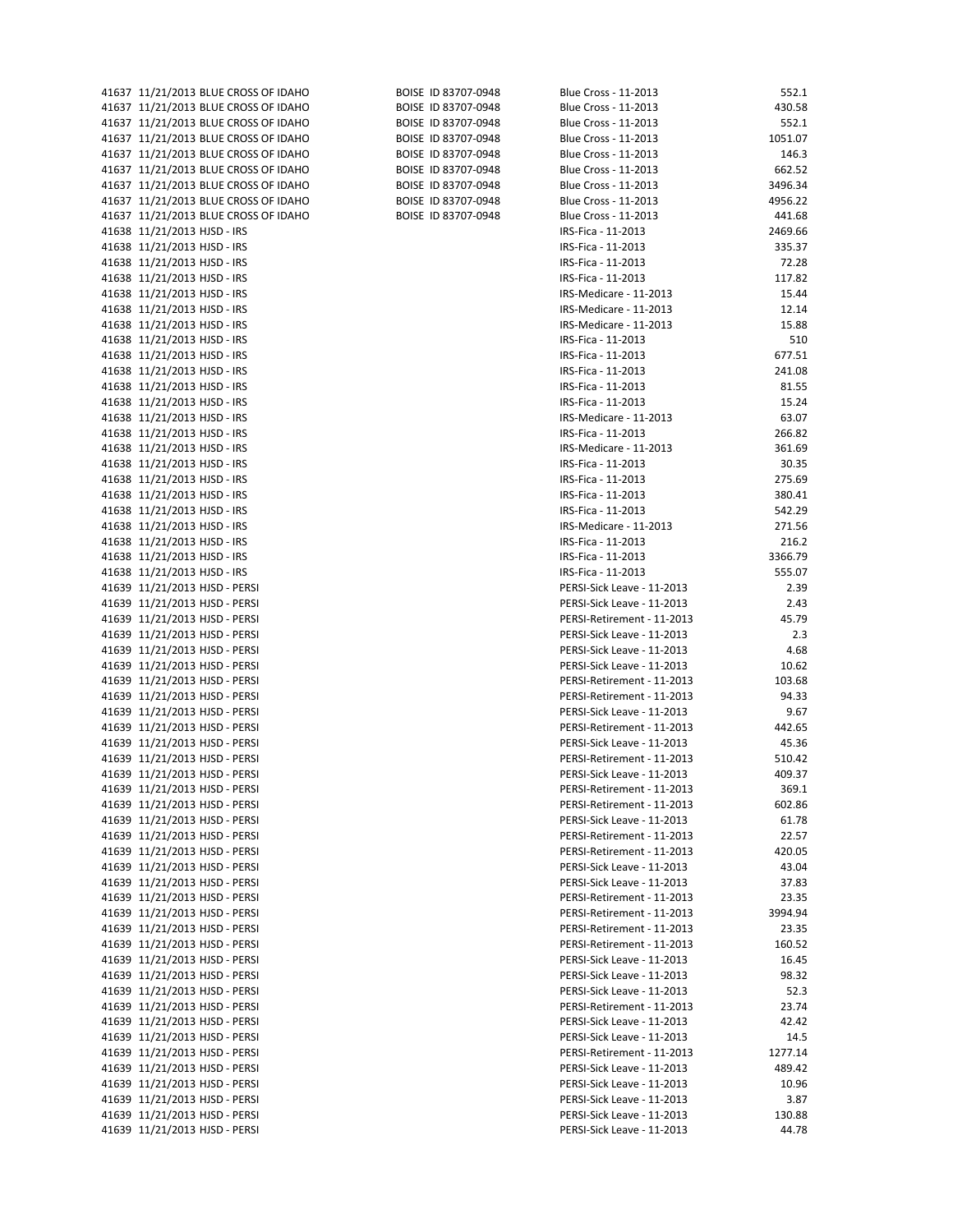|           | 41639 11/21/2013 HJSD - PERSI             |                        | PERSI-Sick Leave - 11-2013 | 2.39           |       |
|-----------|-------------------------------------------|------------------------|----------------------------|----------------|-------|
|           | 41639 11/21/2013 HJSD - PERSI             |                        | PERSI-Retirement - 11-2013 | 5191.73        |       |
|           |                                           |                        |                            |                |       |
|           | 41639 11/21/2013 HJSD - PERSI             |                        | PERSI-Retirement - 11-2013 | 959.42         |       |
|           | 41639 11/21/2013 HJSD - PERSI             |                        | PERSI-Retirement - 11-2013 | 106.95         |       |
|           | 41639 11/21/2013 HJSD - PERSI             |                        | PERSI-Retirement - 11-2013 | 179.22         |       |
|           | 41639 11/21/2013 HJSD - PERSI             |                        | PERSI-Retirement - 11-2013 | 754.67         |       |
|           | 41639 11/21/2013 HJSD - PERSI             |                        | PERSI-Retirement - 11-2013 | 413.86         |       |
|           | 41639 11/21/2013 HJSD - PERSI             |                        | PERSI-Retirement - 11-2013 | 141.5          |       |
|           | 41639 11/21/2013 HJSD - PERSI             |                        | PERSI-Retirement - 11-2013 | 436.87         |       |
|           | 41639 11/21/2013 HJSD - PERSI             |                        | PERSI-Sick Leave - 11-2013 | 77.33          |       |
|           | 41640 11/21/2013 STANDARD INSURANCE CO.   | PORTLAND OR 97228-6367 | Standard-Life - 11-2013    | 8.2            |       |
|           | 41640 11/21/2013 STANDARD INSURANCE CO.   | PORTLAND OR 97228-6367 | Standard-Life - 11-2013    | $\overline{2}$ |       |
|           |                                           |                        |                            |                |       |
|           | 41640 11/21/2013 STANDARD INSURANCE CO.   | PORTLAND OR 97228-6367 | Standard-Life - 11-2013    | 5.06           |       |
|           | 41640 11/21/2013 STANDARD INSURANCE CO.   | PORTLAND OR 97228-6367 | Standard-Life - 11-2013    | 0.59           |       |
|           | 41640 11/21/2013 STANDARD INSURANCE CO.   | PORTLAND OR 97228-6367 | Standard-Life - 11-2013    | 13.62          |       |
|           | 41640 11/21/2013 STANDARD INSURANCE CO.   | PORTLAND OR 97228-6367 | Standard-Life - 11-2013    | 4              |       |
|           | 41640 11/21/2013 STANDARD INSURANCE CO.   | PORTLAND OR 97228-6367 | Standard-Life - 11-2013    | 41.33          |       |
|           | 41640 11/21/2013 STANDARD INSURANCE CO.   | PORTLAND OR 97228-6367 | Standard-Life - 11-2013    | 0.9            |       |
|           | 41640 11/21/2013 STANDARD INSURANCE CO.   | PORTLAND OR 97228-6367 | Standard-Life - 11-2013    | 1.43           |       |
|           | 41640 11/21/2013 STANDARD INSURANCE CO.   | PORTLAND OR 97228-6367 | Standard-Life - 11-2013    | 4              |       |
|           | 41640 11/21/2013 STANDARD INSURANCE CO.   | PORTLAND OR 97228-6367 | Standard-Life - 11-2013    | 3.12           |       |
|           | 41640 11/21/2013 STANDARD INSURANCE CO.   | PORTLAND OR 97228-6367 | Standard-Life - 11-2013    | 0.67           |       |
|           | 41640 11/21/2013 STANDARD INSURANCE CO.   | PORTLAND OR 97228-6367 | Standard-Life - 11-2013    | 15.8           |       |
|           |                                           |                        |                            |                |       |
|           | 41640 11/21/2013 STANDARD INSURANCE CO.   | PORTLAND OR 97228-6367 | Standard-Life - 11-2013    | 3.9            |       |
|           | 41640 11/21/2013 STANDARD INSURANCE CO.   | PORTLAND OR 97228-6367 | Standard-Life - 11-2013    | 1.07           |       |
|           | 41640 11/21/2013 STANDARD INSURANCE CO.   | PORTLAND OR 97228-6367 | Standard-Life - 11-2013    | 5.84           |       |
|           | 41640 11/21/2013 STANDARD INSURANCE CO.   | PORTLAND OR 97228-6367 | Standard-Life - 11-2013    | 11.19          |       |
|           | 41640 11/21/2013 STANDARD INSURANCE CO.   | PORTLAND OR 97228-6367 | Standard-Life - 11-2013    | 6.16           |       |
|           | 41640 11/21/2013 STANDARD INSURANCE CO.   | PORTLAND OR 97228-6367 | Standard-Life - 11-2013    | 51.12          |       |
|           | 41640 11/21/2013 STANDARD INSURANCE CO.   | PORTLAND OR 97228-6367 | Standard-Life - 11-2013    | 4              |       |
| Check#    | Date<br>Name                              | GrossPay               | City                       | State<br>Zip   |       |
|           | drct-dpst 11/20/2013 ARRIAGA LYNN         |                        | 2583.33 HAGERMAN           | ID             | 83332 |
|           | drct-dpst 11/20/2013 BARNES CORAL ANN     |                        | 3153.91 HAGERMAN           | ID             | 83332 |
|           | drct-dpst 11/20/2013 BEUTLER ANGELA E     |                        | 2587.08 HAGERMAN           | ID             | 83332 |
|           |                                           |                        |                            |                |       |
|           | drct-dpst 11/20/2013 BLAKE GILBERT D      |                        | 746.25 HAGERMAN            | ID             | 83332 |
| drct-dpst | 11/20/2013 BOLDUC CHRISTINA J             |                        | 1970.64 HAGERMAN           | ID             | 83332 |
| drct-dpst | 11/20/2013 BRILES MARY C                  | 3952.25 BUHL           |                            | ID             | 83316 |
| drct-dpst | 11/20/2013 BROWN AMY A                    |                        | 988.5 HAGERMAN             | ID             | 83332 |
| drct-dpst | 11/20/2013 CHAPMAN TERESA L               |                        | 913.5 HAGERMAN             | ID             | 83332 |
| drct-dpst | 11/20/2013 CLARK DONNA K                  |                        | 3671.83 HAGERMAN           | ID             | 83332 |
| drct-dpst | 11/20/2013 CORBRIDGE ARLYNDA R            |                        | 815.41 HAGERMAN            | ID             | 83332 |
| drct-dpst | 11/20/2013 COTTAM MATTHEW S               |                        | 5626.74 HAGERMAN           | ID             | 83332 |
| drct-dpst | 11/20/2013 DAARUD SHERMA                  |                        | 3952.25 TWIN FALLS         | ID             | 83301 |
|           | drct-dpst 11/20/2013 DANNER COURTNEY J    |                        | 2583.33 HAGERMAN           | ID             | 83332 |
|           | drct-dpst 11/20/2013 DAVIS ELAINE         |                        | 1889.58 HAGERMAN           | ID             | 83332 |
|           |                                           |                        |                            |                |       |
|           | drct-dpst 11/20/2013 DEVENA VICKI L       | 146.85 BLISS           |                            | ID             | 83314 |
|           | drct-dpst 11/20/2013 DONALDSON BENJAMIN D |                        | 2610 GOODING               | ID             | 83330 |
|           | drct-dpst 11/20/2013 EASTERDAY ANNA       |                        | 676 JEROME                 | ID             | 83338 |
| drct-dpst | 11/20/2013 EASTERDAY TROY W               |                        | 3425.91 JEROME             | ID             | 83338 |
| drct-dpst | 11/20/2013 EATON DENISE S                 |                        | 596 HAGERMAN               | ID             | 83332 |
| drct-dpst | 11/20/2013 FOUTS AMBER J                  |                        | 1611 KING HILL             | ID             | 83633 |
| drct-dpst | 11/20/2013 FUNKHOUSER LONNIE              |                        | 3054.58 HAGERMAN           | ID             | 83332 |
| drct-dpst | 11/20/2013 GOSSI NANCY K                  |                        | 1613.08 HAGERMAN           | ID             | 83332 |
| drct-dpst | 11/20/2013 HAUSER HENRY J                 |                        | 3671.83 HAGERMAN           | ID             | 83332 |
| drct-dpst | 11/20/2013 HAUSER PAULA D                 |                        | 862.75 HAGERMAN            | ID             | 83332 |
|           | drct-dpst 11/20/2013 HOFFMANN KAREN B     |                        |                            | ID             | 83332 |
|           |                                           |                        | 1257.43 HAGERMAN           |                |       |
| drct-dpst | 11/20/2013 HOFFMANN RAY L                 |                        | 4509 HAGERMAN              | ID             | 83332 |
| drct-dpst | 11/20/2013 HOOP JENNY M                   |                        | 544.65 WENDELL             | ID             | 83355 |
| drct-dpst | 11/20/2013 IVERSEN MARGARET L             |                        | 749.49 HAGERMAN            | ID             | 83332 |
| drct-dpst | 11/20/2013 JACKSON CRAIG L                |                        | 1806.11 HAGERMAN           | ID             | 83332 |
| drct-dpst | 11/20/2013 JAYO KARRIE                    |                        | 3412.08 HAGERMAN           | ID             | 83332 |
| drct-dpst | 11/20/2013 JONES TY                       |                        | 6666.66 JEROME             | ID             | 83338 |
| drct-dpst | 11/20/2013 KNAPP DANIEL L                 |                        | 3878.08 HAGERMAN           | ID             | 83332 |
| drct-dpst | 11/20/2013 KNIGHT KATIE                   |                        | 2215 HAGERMAN              | ID             | 83332 |
| drct-dpst | 11/20/2013 KRESS MARK S                   |                        | 6247.75 HAGERMAN           | ID             | 83332 |
| drct-dpst | 11/20/2013 LEE REBECCA L                  |                        | 3671.83 FAIRFIELD          | ID             | 83327 |
| drct-dpst | 11/20/2013 LEIJA HERMELINDA               | 3411.25 BLISS          |                            | ID             | 83314 |
| drct-dpst |                                           |                        |                            | ID             |       |
|           | 11/20/2013 LEWIS CRYSTAL R                |                        | 1616 HAGERMAN              |                | 83332 |